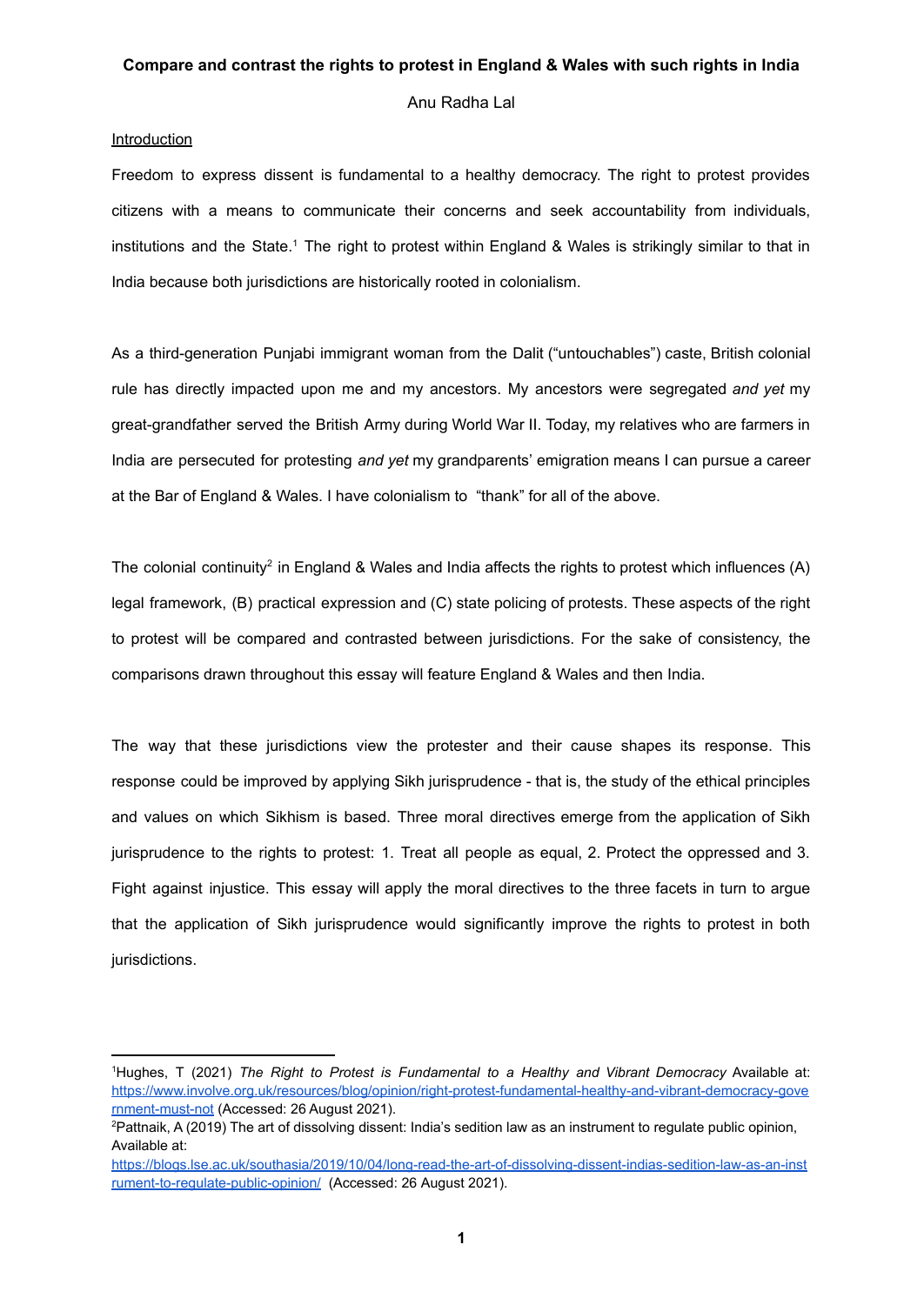Anu Radha Lal

#### Sikh Jurisprudence & Protest

### *Sikh history*

'Protest is not new to Sikhs; rather, it permeates Sikh history, past and present'. <sup>3</sup> Three pivotal points in Sikh history set the tone for how Sikhs ought to consider protest. Firstly, the founder of the faith, Guru Nanak told Babur to rule the people with justice and mercy; instead Babur invaded South Asia, massacred innocent people and imprisoned the Guru around 1526. <sup>4</sup> Secondly, Guru Tegh Bahadur protested for the Kashmiri Brahmins who were being persecuted by the Mughal Emperor Aurangzeb. The protest resulted in the Guru's detention, torture and execution in 1675. Thirdly, during the Battle of Anandpur Sahib in 1704, Sikh troops discovered a fellow soldier tending to the Mughal soldiers' wounds. When summoned by Guru Gobind Singh, the soldier explained that he was taught to see the divine light in all.

# *The Sikh's duty to protest*

The Sikh has a duty to protest in order to seek justice. The Sikh Gurus - who established Sikhism call on Sikhs to follow their example and live as sant-sipahi (*saint-soldiers*) to stand up for justice without regard for the consequences.<sup>5</sup> Sikhs have protested against the Indian government demanding equal opportunities for decades - even before the 1984 Sikh Genocide.<sup>6</sup> Today, Sikhs are protesting for farmers' rights against unfair agricultural laws - even in the face of the Bharatiya Janata Party falsely labelling supporters as Khalistani terrorists.<sup>7</sup> Sikh history informs Sikhs today on their duty to protest. The lessons emerging from the historical moments and contemporary protests can be distilled into three moral directives which will be explored throughout this essay.

<sup>&</sup>lt;sup>3</sup> Singh, S. J (2021) Indian Farmer Protests Are Animated by Sikh Faith, Punjabi History of Fighting Injustice, Available at:

[https://berkleycenter.georgetown.edu/responses/indian-farmer-protests-are-animated-by-sikh-faith-punjabi-history](https://berkleycenter.georgetown.edu/responses/indian-farmer-protests-are-animated-by-sikh-faith-punjabi-history-of-fighting-injustice) [-of-fighting-injustice](https://berkleycenter.georgetown.edu/responses/indian-farmer-protests-are-animated-by-sikh-faith-punjabi-history-of-fighting-injustice) (Accessed: 26 August 2021).

<sup>4</sup> Singh, G Dr. (2018) Sources on the Life Teachings of Guru Nanak, p.178, Available at:

 $5$  Note 3. <https://sikhbookclub.com/Book/Sources-On-The-Life-Teachings-of-Guru-Nanak> (Accessed: 26 August 2021).

 $\overline{7}$  Berkley Forum (2021) Sikh identity in the Indian farm protests, Available at: <sup>6</sup> Singh, S.J (2018) It's time India accept responsibility for its 1984 Sikh Genocide, Available at: <https://time.com/3545867/india-1984-sikh-genocide-anniversary/> (Accessed: 26 August 2021).

<https://berkleycenter.georgetown.edu/posts/sikh-identity-in-the-indian-farm-protests> (Accessed: 26 August 2021).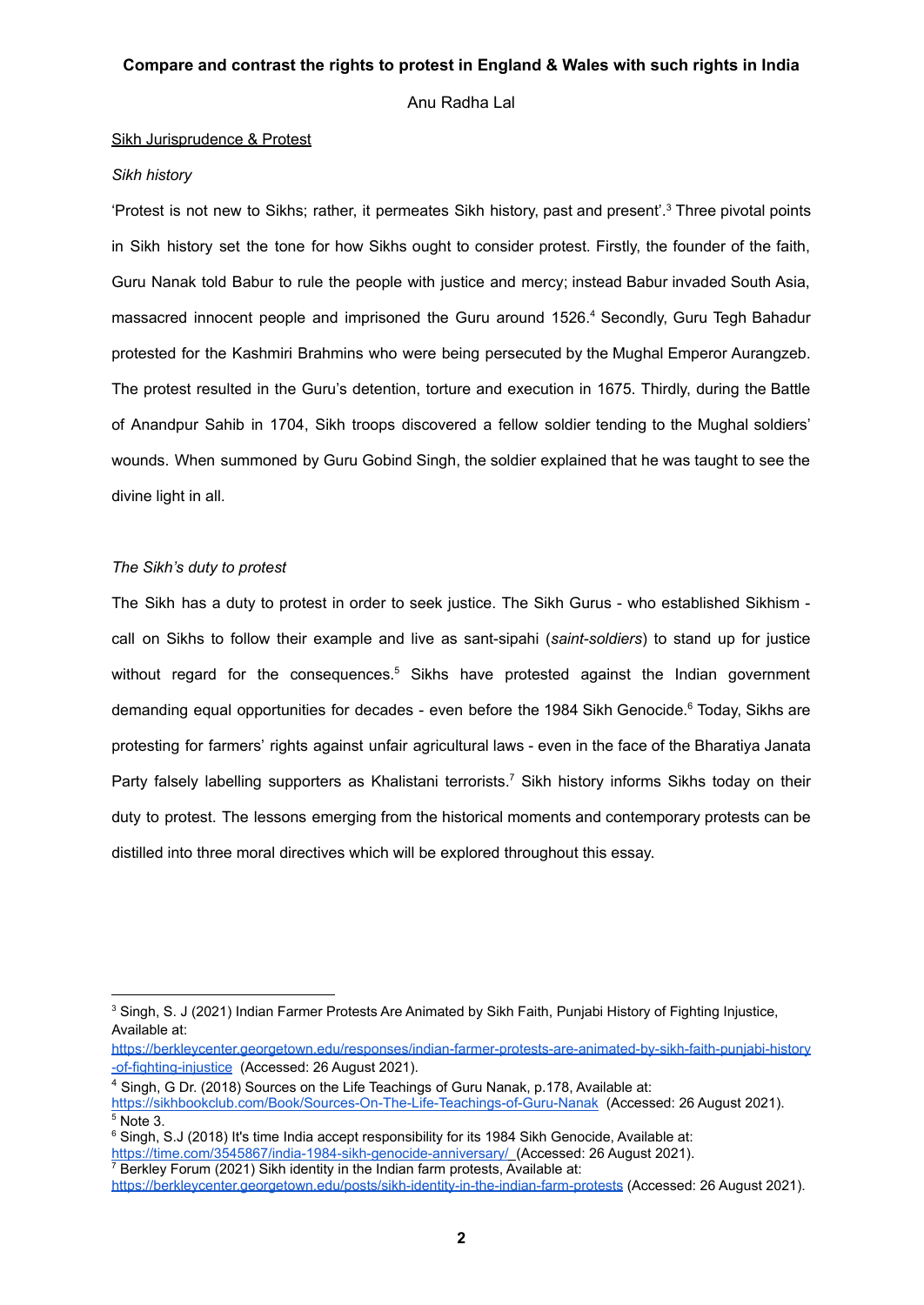Anu Radha Lal

### (A) Legal Frameworks

The legal frameworks legislating the rights to protest in England & Wales and India present two differences and share two similarities.

### *Origins in law*

Contrastingly, the rights to protest originate from different sources in England & Wales and India. In England & Wales, the right to freedom of peaceful assembly is established by Article 11 of the European Convention of Human Rights (ECHR). This international treaty is made enforceable into national law through the Human Rights Act 1998. Whereas in India, the right to assemble peaceably and without arms is directly sourced from Article 19 of the Constitution of India.

#### *Qualified rights*

In both jurisdictions, the State retains the power to impose restrictions to the rights to protest. The restrictions in England & Wales include if it is 'prescribed by law, necessary, proportionate and in the interest of national security, public safety, preventing crime or disorder, protecting health or morals and protecting others' rights and freedoms'. Similarly, in India, the right is subject to 'reasonable restrictions in the interests of sovereignty and integrity of India, security of the state, friendly relations with foreign states, public order, decency, morality or in relation to contempt of court, defamation and incitement to an offence'.

Understandably, the State must maintain public safety while allowing the exercise of the right to protest. However, the extensive, ambiguously worded restrictions confer a worryingly broad discretion to the State in both jurisdictions. For instance, the State can rely on protecting public 'morals' and 'morality' as a way to restrict the right to protest. Morality is culturally relative, so allowing the State to determine morals and morality is dangerous for marginalised individuals' and groups' seeking to exercise their right to protest.

# *Covid-19 restrictions*

The Covid-19 pandemic prompted the enforcement of restrictions to rights to protest in England & Wales and India. To do so, England & Wales enacted new legislation while India utilised existing

**3**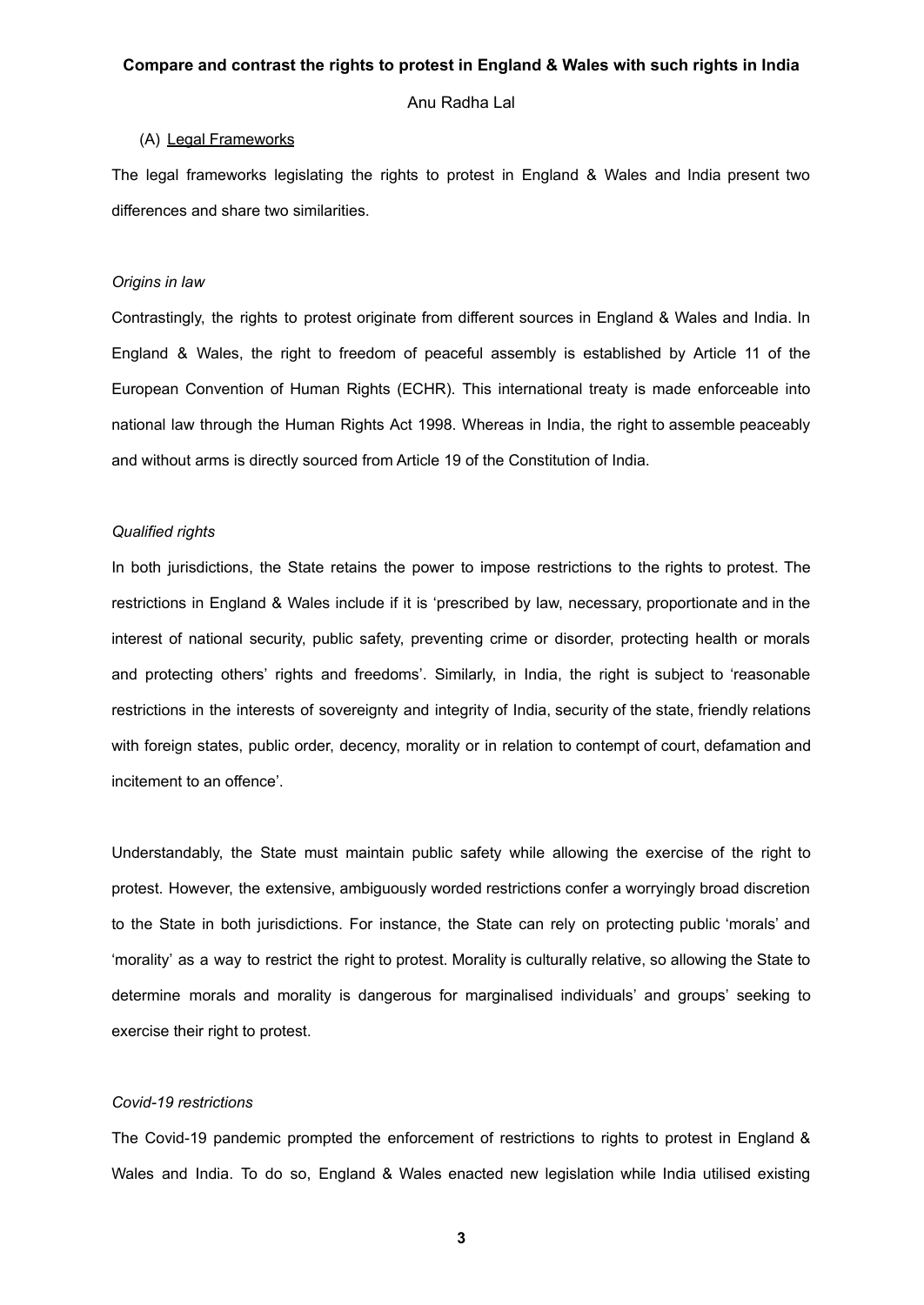# Anu Radha Lal

legislation. The Coronavirus Act and Health Protection (Coronavirus) Regulations 2020 enable police to direct a gathering to disperse, command an individual to return home, use reasonable force to remove a person from a public place and even arrest someone if deemed necessary to maintain public health and order. Likewise, Section 144 of India's Code of Criminal Procedure bans the assembly of more than five people. While mitigating the spread of Covid-19 is undeniably important, the State's use of emergency legislation should be vigilantly monitored to ensure that discrimination does not occur under the guise of protecting public health. For example, it is possible that the State enforces emergency legislation over certain citizens' right to protest than others.

#### *Right-wing governments*

England & Wales and India are governed by right-wing parties. A notable difference is the UK governments' centre-right positioning<sup>8</sup> in comparison to India's Bharatiya Janata Party sitting closer to the extreme right<sup>9</sup>. Right-wing politics tends to view hierarchy and inequality as natural results of traditional social differences, which endangers citizens' universal, democratic freedom to peacefully assemble. <sup>10</sup> The Police, Crime, Sentencing and Courts Bill in England & Wales proposes an offence of 'Public Nuisance' which carries a maximum sentence of 10 years. This can be applied to minor actions such as the non-violent obstruction to the public. Non-violent occupation of public spaces is the very essence of a peaceful protest, yet the Supreme Court in India recently held that occupation of public ways during protest 'is not acceptable'. The Court further asserted that 'the administration ought to take action to keep the areas clear of encroachment'<sup>11</sup>.

### *Directive #1 - Treat all people as equal*

Sikh jurisprudence centres on equality. Guru Nanak declared 'There is no Hindu and there is no Muslim' and Guru Gobind Singh valued the recognition of a single caste of humanity. The teaching on equality is recorded in the holy text, Guru Granth Sahib which instructs Sikhs to 'accept all humans as

<sup>&</sup>lt;sup>8</sup> Lesniara, T (2021) Please stop calling the UK government far-right. Available at:

<https://www.aljazeera.com/opinions/2021/6/25/please-stop-calling-the-uk-government-far-right> (Accessed: 11 September 2021).

<sup>&</sup>lt;sup>9</sup> Leidig, E (2020) The far-right is going global. Available at:

[https://foreignpolicy.com/2020/01/21/india-kashmir-modi-eu-hindu-nationalists-rss-the-far-right-is-goin](https://foreignpolicy.com/2020/01/21/india-kashmir-modi-eu-hindu-nationalists-rss-the-far-right-is-going-global/) [g-global/](https://foreignpolicy.com/2020/01/21/india-kashmir-modi-eu-hindu-nationalists-rss-the-far-right-is-going-global/) (Accessed: 11 September 2021).

<sup>&</sup>lt;sup>10</sup> Smith. T. Alexander and Raymond Tatalovich. Cultures at War: Moral Conflicts in Western Democracies (Toronto, Canada: Broadview Press, Ltd., 2003) p. 30

<sup>11</sup> *Amit Sahni v Commissioner of Police and Ors* Civ App No. 3282 of 2020.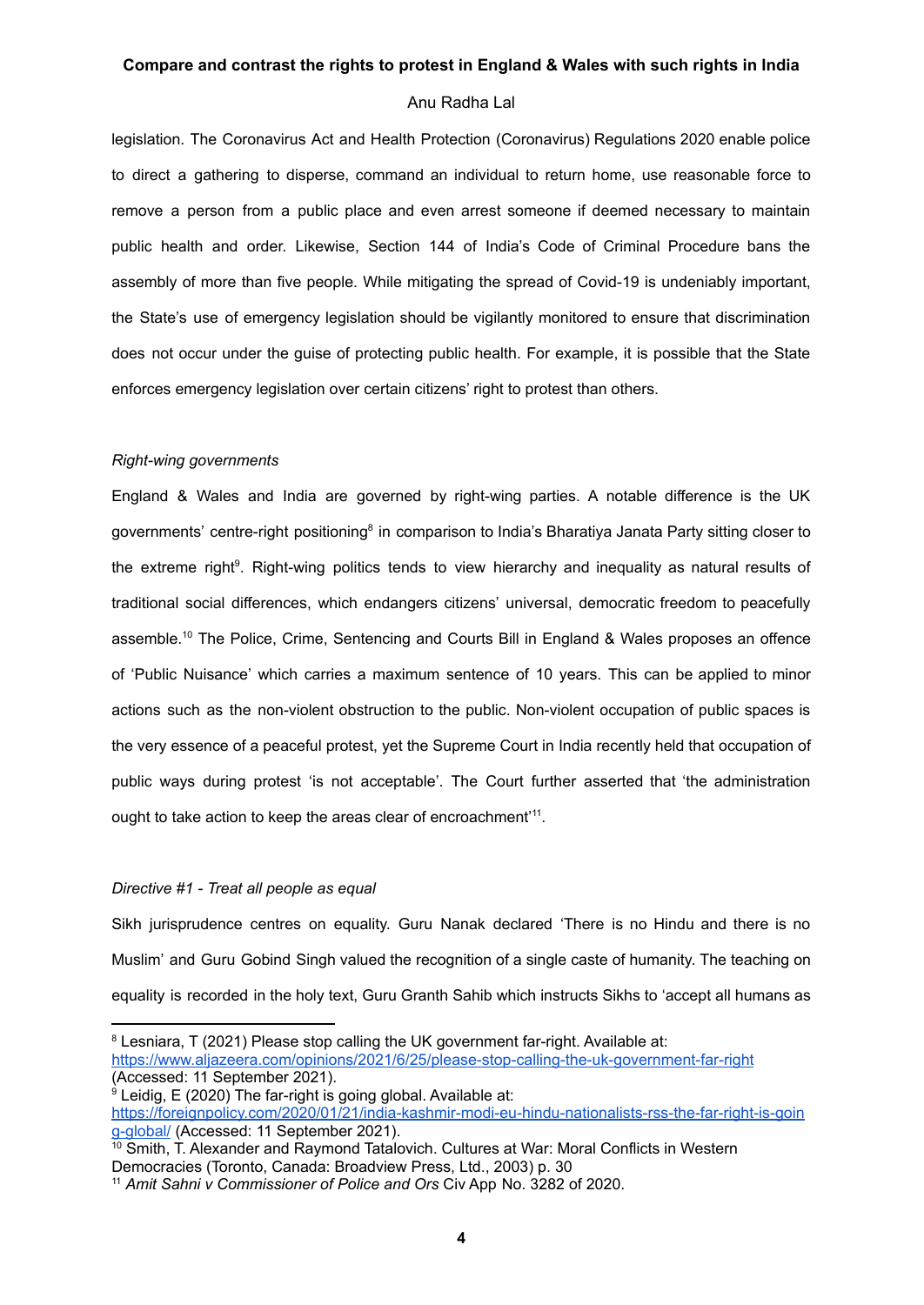### Anu Radha Lal

your equals, and let them be your only sect'.<sup>12</sup> The wide discretion afforded by both legal frameworks to restrict the rights to protest provides scarce insulation to marginalised citizens seeking to exercise this democratic right - especially when emergency legislation can be indiscriminately enforced by right-wing parties. The unequal use of statutory restrictions leads to the unfair, prejudicial treatment of certain protesters and not others.

Applying the moral directive from Sikh jurisprudence to treat all people equally can be practically implemented into both legal frameworks. Additional guidance can be produced to read alongside the existing legislation. Guidance could specify examples of when the broad restrictions should and should not be applied by the State. This would mitigate against the risk of the State or police using the restrictions to discriminate against particular social groups, thus ensuring that all people are treated equally.

# (B) Practical Expressions

The British Empire's past colonisation of India still affects the way that citizens today can practically express their rights to protest in England & Wales and India. In March 2020, a third of Britons reportedly believed that the British Empire helped more than harmed its former colonies.<sup>13</sup> Just shy of a century earlier, the Amritsar Massacre was perpetrated by British colonists in my native state, who commanded soldiers to fire into a crowd of non-violent Indian protesters. Yet India clutches onto colonial rule - the sedition law enacted to suppress dissent by the British government has never been revoked. 14

Quelling dissent is vital under colonial rule. In England & Wales, the Black Lives Matter (BLM) movement resurged in 2020 to protest against anti-Black policing, following the murder of George Floyd in the U.S. Following these protests, an independent report found that Black protesters faced discriminatory treatment by the police through unfair targeting, the use of excessive force and violent

<sup>12</sup> Guru Granth Sahib, 28

 $13$  Jasanoff, M (2020) Misremembering the British Empire, Available at:

<https://www.newyorker.com/magazine/2020/11/02/misremembering-the-british-empire> (Accessed: 26 August 2021).

<sup>&</sup>lt;sup>14</sup> Khaitan, M (2021) Sec 124A needs a quiet burial in India. Sedition law has no place in a democracy, Available at:[https://theprint.in/campus-voice/sec-124a-needs-a-quiet-burial-in-india-sedition-law-has-no-place-in-a-democra](https://theprint.in/campus-voice/sec-124a-needs-a-quiet-burial-in-india-sedition-law-has-no-place-in-a-democracy/712516/) [cy/712516/](https://theprint.in/campus-voice/sec-124a-needs-a-quiet-burial-in-india-sedition-law-has-no-place-in-a-democracy/712516/) (Accessed: 11 September 2021).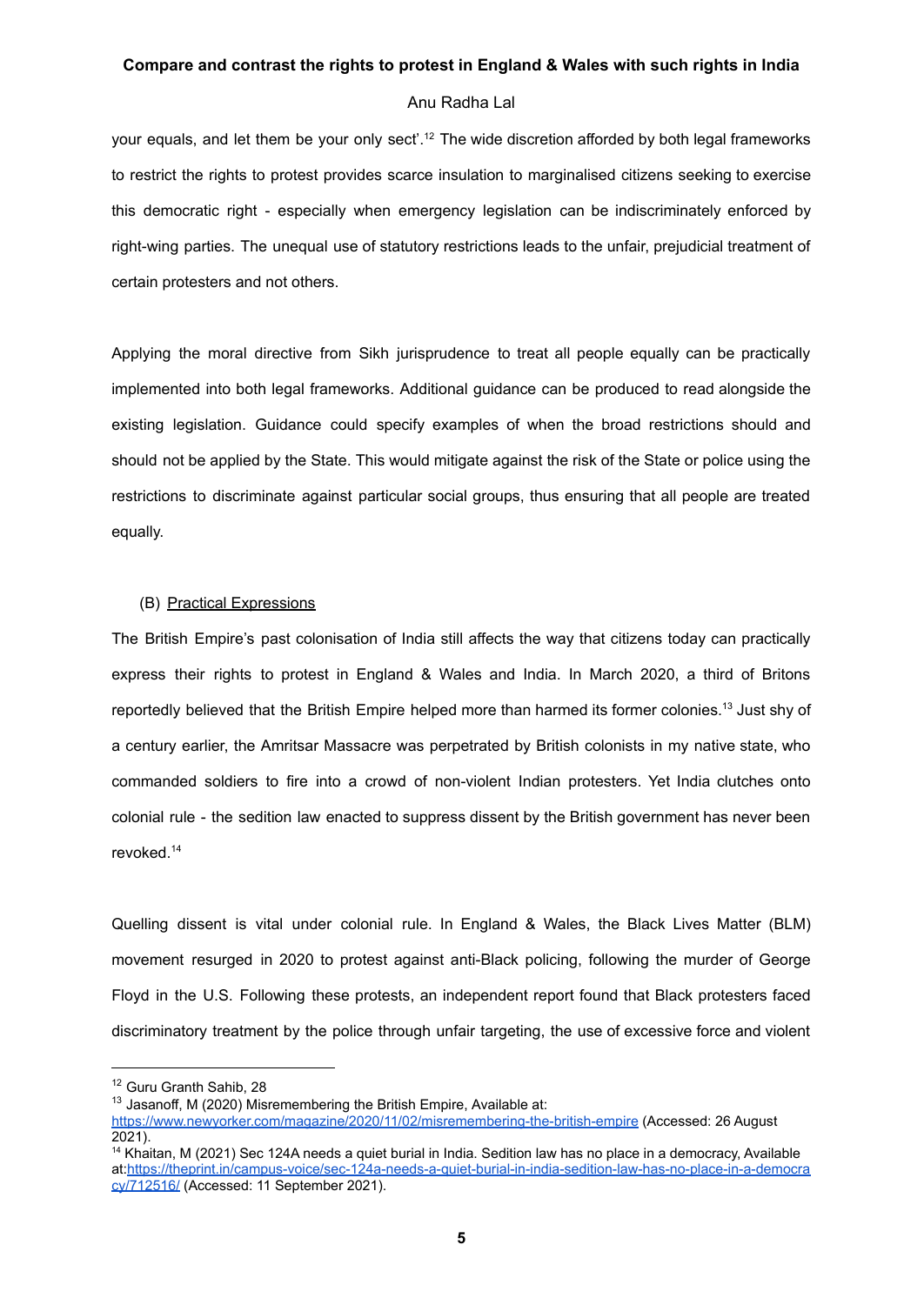### Anu Radha Lal

arrests; the report concluded that the policing at BLM protests in 2020 was institutionally racist.<sup>15</sup> Comparatively in India, the once-colonised State has become the coloniser. The ruling Hindu nationalist party has discriminated against Muslims since their election in 2014. Recently, the government enacted legislation aimed at specifically excluding Muslims from the other religious minorities who are able to fast-track their citizenship.<sup>16</sup> Both States still quell the citizen's dissent.

The prevailing coloniser mentality in England & Wales and India impacts how citizens can practically protest as right-wing movements are under policed while marginalised identities face prejudicial treatment.

### *Under policed right-wing movements*

The jurisdictions of England & Wales and India are governed by right-wing parties. It is therefore no coincidence that protesters with right-wing ideologies are granted preferential treatment.

BLM protests in England & Wales provoked violent outcry from far-right groups opposing the Black Lives Matter cause. In response, police protected far-right groups' rights to protest while stifling anti-racist protesters' rights. On 12 June 2020, Northumbria Police banned a planned BLM march intended to counter a far-right demonstration. The same police force later banned more BLM protests, citing the violent attacks perpetrated by the far-right groups against BLM protesters. <sup>17</sup> The police acted to suppress BLM protesters' rights to protest rather than carrying out their duty to facilitate peaceful protests.

Hundreds of thousands of farmers in India (including my relatives) peacefully protested against three agricultural laws since they were passed in September 2020.<sup>18</sup> These laws remove the minimum

[https://secureservercdn.net/50.62.198.70/561.6fe.myftpupload.com/wp-content/uploads/2020/11/Britain-is-not-inn](https://secureservercdn.net/50.62.198.70/561.6fe.myftpupload.com/wp-content/uploads/2020/11/Britain-is-not-innocent-web-version.pdf) [ocent-web-version.pdf](https://secureservercdn.net/50.62.198.70/561.6fe.myftpupload.com/wp-content/uploads/2020/11/Britain-is-not-innocent-web-version.pdf) (Accessed: 26 August 2021).

<sup>15</sup> Elliott-Cooper, A (2021) *A Netpol report on the policing of the BLM protests in Britain's towns and cities in 2020,* Available at:

<sup>&</sup>lt;sup>16</sup>Human Rights Watch (2020) "Shoot the Traitors" Discrimination against Muslims under India's new citzenship policy, Available at:

[https://www.hrw.org/report/2020/04/09/shoot-traitors/discrimination-against-muslims-under-indias-new-citizenship](https://www.hrw.org/report/2020/04/09/shoot-traitors/discrimination-against-muslims-under-indias-new-citizenship-policy) [-policy](https://www.hrw.org/report/2020/04/09/shoot-traitors/discrimination-against-muslims-under-indias-new-citizenship-policy) (Accessed: 26 August 2021).

 $17$  Note 12

<sup>18</sup>Farmers Produce Trade and Commerce (Promotion & Facilitation) Ordinance 2020, The Farmers (Empowerment & Protection) Assurance and Farm Service Ordinance 2020 and The Essential Commodities (Amendment) Ordinance 2020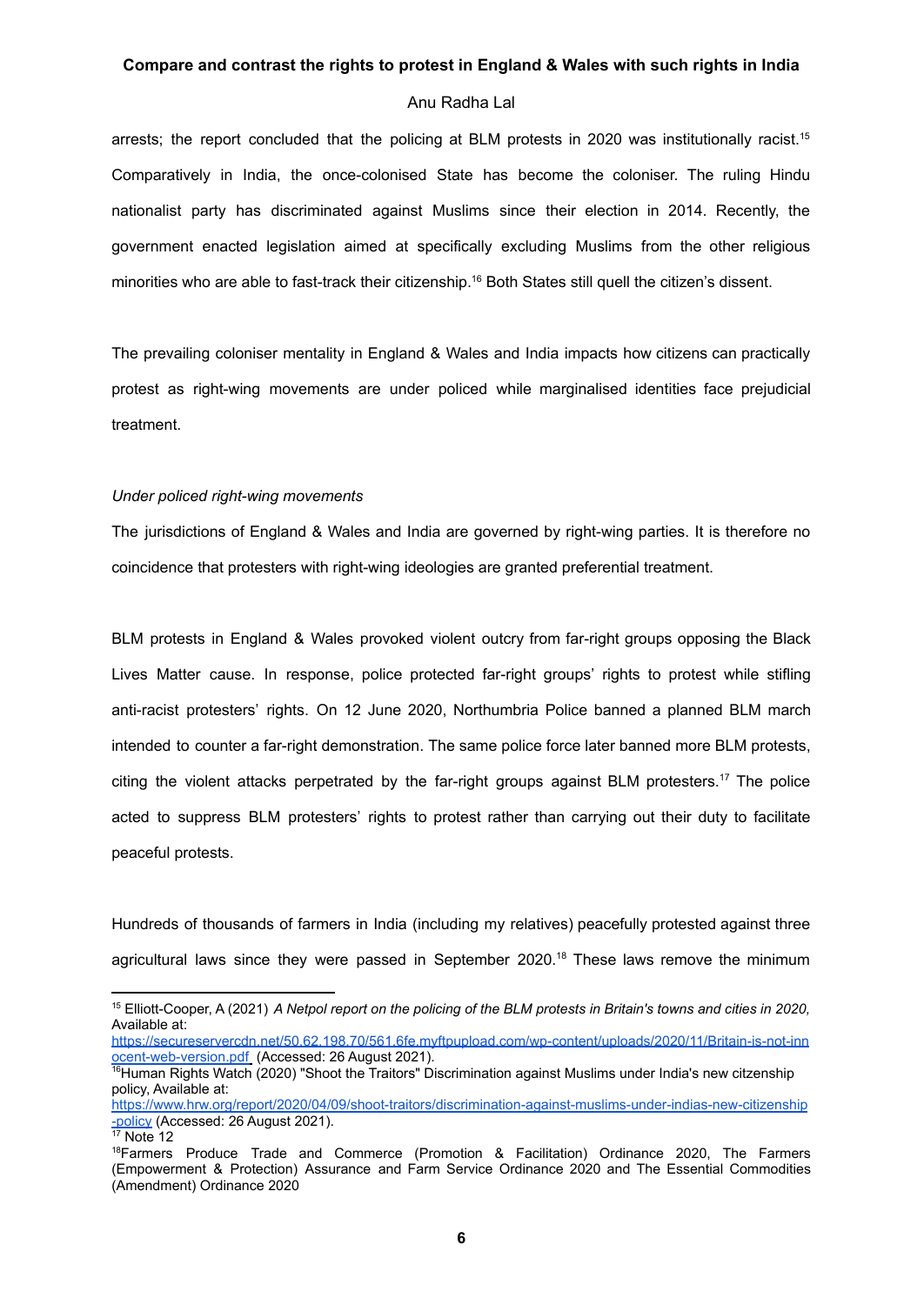### Anu Radha Lal

support price on agricultural produce, which leaves farmers at the mercy of market forces. When a pro-government news anchor was arrested at the protests, the ruling political party came to the journalist's defence. However, when other journalists reported on claims that protesters died from gunshot wounds, presumably inflicted by police, they faced criminal charges. Pro-government media coverage at protests is protected while other reports are punished. 19

#### *Prejudice against marginalised identities*

In both jurisdictions, protesters from marginalised groups, particularly with intersectional disadvantage, face prejudice. Intersectional disadvantage is when a person's identity overlaps socially oppressed categorisations e.g. gender, sexuality, race.

A Trans Rights Collective UK protest was cancelled as the Metropolitan Police threatened the organisers with fines and arrest for breaching coronavirus regulations if they continued the protest. Around the same time, Extinction Rebellion (who are regarded as 'too white, too middle class'<sup>20</sup>) organised protests which were allowed to proceed with conditions attached. Liberty rightly highlights this discrimination: 'Time and again it is the most marginalised who bear the brunt of overzealous policing – making it even more important that their voices are heard.<sup>'21</sup>

Similarly, police in India were biased against LGBTQ protesters at Kiss of Love protests in 2014. The protests intended to gather same-sex couples to kiss publically as a response to the harassment faced by homosexual students. Rather than protect the citizens' right to assemble peaceably, the police sided with the harassers, who belonged to the Hindu mainstream.<sup>22</sup> Change is afoot but it is

<sup>&</sup>lt;sup>19</sup> Ellis-Peterson, H (2021) Indian journalists face criminal charges over police shooting report Available at: [https://www.theguardian.com/world/2021/feb/01/indian-journalists-face-criminal-charges-over-police-shooting-rep](https://www.theguardian.com/world/2021/feb/01/indian-journalists-face-criminal-charges-over-police-shooting-reports#:~:text=Indian%20journalists%20face%20criminal%20charges%20over%20police%20shooting%20reports,-This%20article%20is&text=At%20least%20nine%20senior%20Indian,claiming%20no%20shots%20were%20fired) [orts#:~:text=Indian%20journalists%20face%20criminal%20charges%20over%20police%20shooting%20reports,-](https://www.theguardian.com/world/2021/feb/01/indian-journalists-face-criminal-charges-over-police-shooting-reports#:~:text=Indian%20journalists%20face%20criminal%20charges%20over%20police%20shooting%20reports,-This%20article%20is&text=At%20least%20nine%20senior%20Indian,claiming%20no%20shots%20were%20fired) [This%20article%20is&text=At%20least%20nine%20senior%20Indian,claiming%20no%20shots%20were%20fired](https://www.theguardian.com/world/2021/feb/01/indian-journalists-face-criminal-charges-over-police-shooting-reports#:~:text=Indian%20journalists%20face%20criminal%20charges%20over%20police%20shooting%20reports,-This%20article%20is&text=At%20least%20nine%20senior%20Indian,claiming%20no%20shots%20were%20fired) Accessed (11 September 2021).

<sup>20</sup> Lewis, A (2019) *Too white, too middle class and lacking in empathy, Extinction Rebellion has a race problem, critics say,* Available at:

*<https://edition.cnn.com/2019/11/24/uk/extinction-rebellion-environment-diversity-gbr-intl/index.html>* (Accessed: 26 August 2021).

<sup>21</sup>Liberty (2020) *Liberty challenges police on cancelled trans rights protest,* Available at: <https://www.libertyhumanrights.org.uk/issue/liberty-challenges-police-on-cancelled-trans-rights-protest/> (Accessed: 26 August 2021).

 $22$  Padanna, A (2014) India police oppose Kerala 'kiss of love' protest. Available at: <https://www.bbc.co.uk/news/world-asia-india-29814763> (Accessed: 26 August 2021).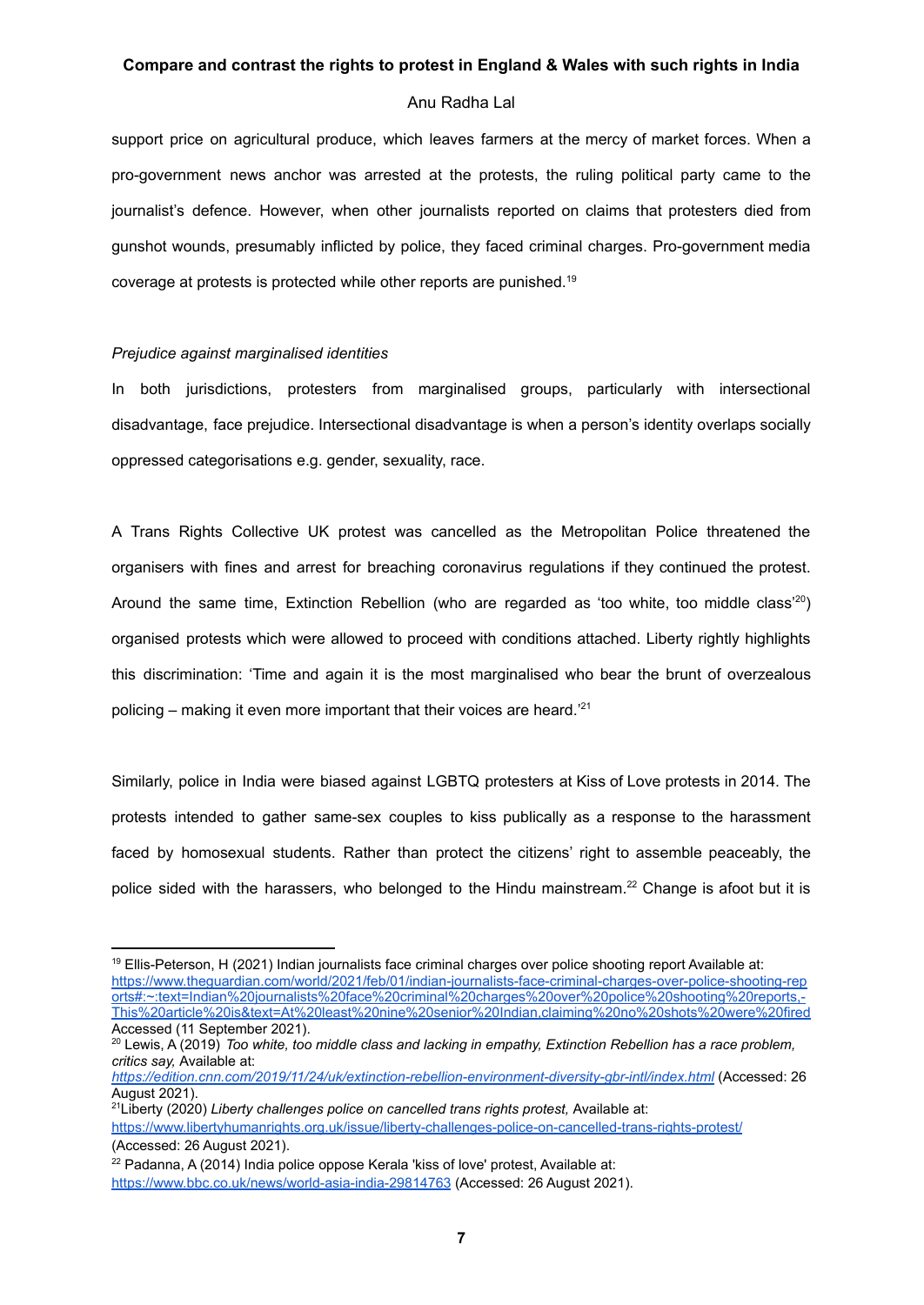# Anu Radha Lal

slow. In June 2021 a High Court judge ruled in favour of a lesbian couple while acknowledging that he personally belongs to an Indian majority 'yet to comprehend homosexuality completely'.<sup>23</sup>

# *Directive #2 - Protect the oppressed*

Sikh jurisprudence encourages the protection of the oppressed. The Kirpan is a physical illustration of the Sikh's commitment to protecting the vulnerable. The Guru Granth Sahib states that 'to deprive others of their rights ought to be avoided as scrupulously as the Muslims avoid the pork and the Hindus consider beef a taboo'.<sup>24</sup> Additionally, the Gurus rejected the caste system as contrary to social equality and justice. In modern times, intersectionality has been viewed as the 'new caste system'.<sup>25</sup> If the caste system were a social determinant for British Indians today, I could not even dream of practising as a barrister.

To protect the oppressed in practice, England & Wales and India must first acknowledge that certain identities and causes are more disadvantaged than others. Acknowledging oppression leads to understanding the action required to improve outcomes for disadvantaged groups. But this requires willingness; this seems unlikely as both States carry their colonial histories into the present by still oppressing their marginalised citizens.

# (C) State Policing

Both England & Wales and India view protesters as pests (albeit, certain identities and causes more than others). However in India, the severity of force used by police on protesters is far more brutal than in England & Wales.

# *Protesters viewed as pests*

In England & Wales the Police, Crime, Sentencing and Courts Bill proposes to increase police powers during protests. The Bill places far too much emphasis on managing protests rather than facilitating

<sup>&</sup>lt;sup>23</sup>Varadhan, S (2021) *Indian court calls for sweeping reforms to respect LGBT rights, Available at:* <https://www.reuters.com/world/india/indian-court-calls-sweeping-reforms-respect-lgbt-rights-2021-06-07/> (Accessed: 26 August 2021)

<sup>&</sup>lt;sup>24</sup> Adi Granth, 1

<sup>25</sup>Coaston, J (2019) *The intersectionality wars,* Available at:

[https://www.vox.com/the-highlight/2019/5/20/18542843/intersectionality-conservatism-law-race-gender-discrimina](https://www.vox.com/the-highlight/2019/5/20/18542843/intersectionality-conservatism-law-race-gender-discrimination) [tion](https://www.vox.com/the-highlight/2019/5/20/18542843/intersectionality-conservatism-law-race-gender-discrimination) (Accessed: 26 August 2021).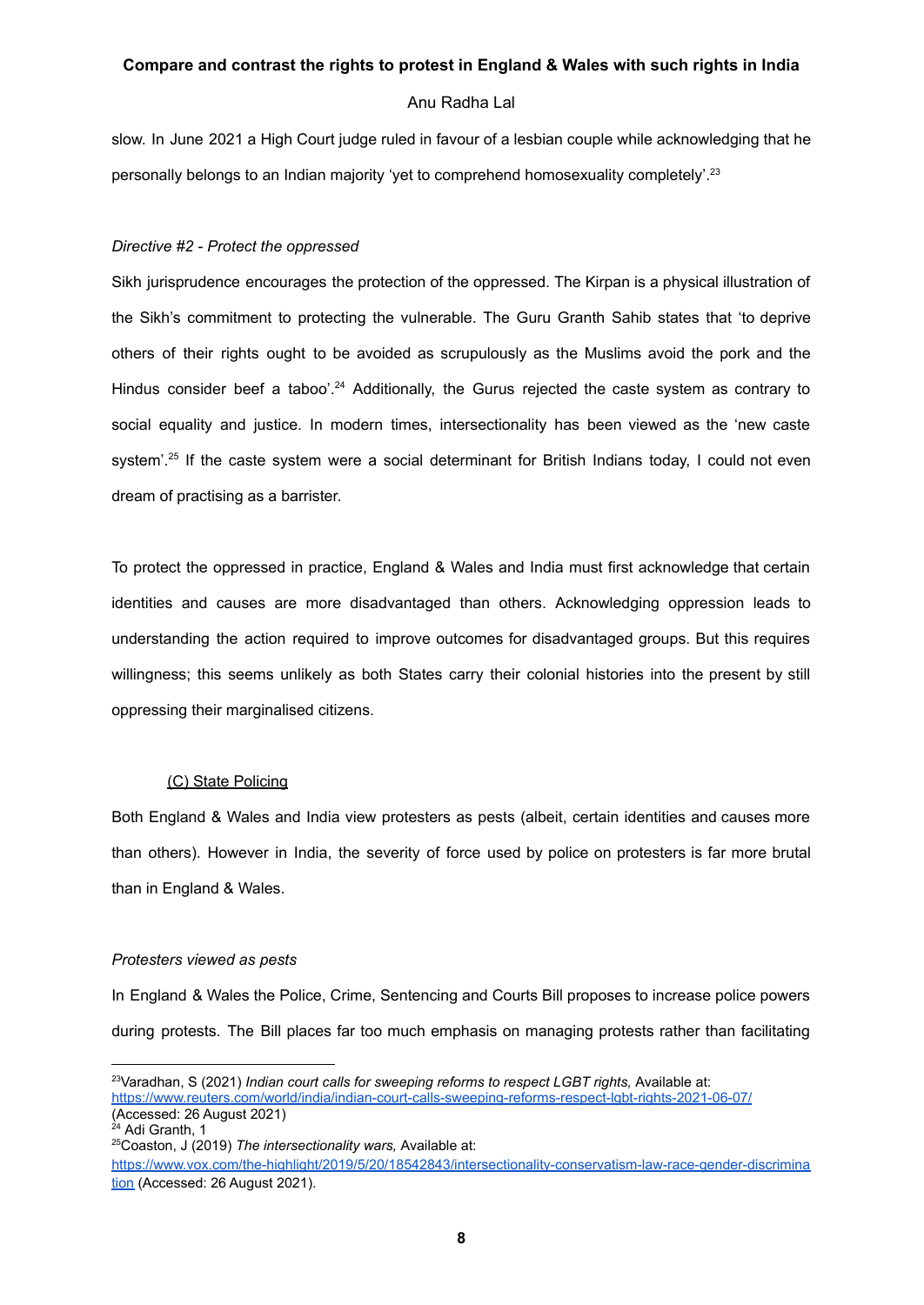### Anu Radha Lal

them.<sup>26</sup> If enacted, this would intensify the coloniser mentality which at present, even affects independent legal observers at protests. Despite wearing high visibility jackets marked "Legal Observer", four legal observers from Black Protest Legal Support<sup>27</sup> (3 of whom were people of colour) were still arrested, told to expect fines and two were even taken into police custody. If the police properly considered their duty to facilitate peaceful protests, legal observers would be seen as helpful in upholding protesters' legal rights and protesters would not be viewed as pests.

In India, farmers' rights protesters in Delhi have been greeted with water cannons, tear gas, and batons. The State also blocked internet access in at least 14 of 22 districts in Haryana state. The blackouts were said to be 'in the interest of maintaining public safety and averting public emergency' by the Ministry of Home Affairs.<sup>28</sup> It is entirely disproportionate to shut down a means of communication and accessing information to maintain public safety. The Punjab chief minister prudently remarked, 'It's a sad irony that on Constitution Day 2020, the constitutional right of farmers is being oppressed in this manner'.<sup>29</sup> The State and police evidently view these protesters as a blight on society.

# *Severity of force used by police*

England & Wales and India differ in the level of force used by the police to manage protests. In England & Wales, police will kettle protesters by surrounding them in a particular area until the police decide to unbarricade the kettle. Kettling is used to contain protesters if police believe it necessary to prevent disorder and protect public safety. Rather, kettles compromise public safety as they do not distinguish between people who are vulnerable, uninvolved or members of the press. *Austin & Others v The United Kingdom* [2012] ECHR 459 held that kettling should not be used to 'directly or indirectly

<sup>26</sup>Brown, J & Mead, D (2021) *Police powers: protest,* Available at:

<sup>27</sup>Liberty (2021) *Liberty files legal action over protest arrests,* Available at: <https://researchbriefings.files.parliament.uk/documents/SN05013/SN05013.pdf> (Accessed: 26 August 2021).

<https://www.libertyhumanrights.org.uk/issue/liberty-files-legal-action-over-protest-arrests/> (Accessed: 26 August 2021).

<sup>28</sup>Mitra, E & Hollingsworth, J (2021) *India cuts internet around New Delhi as protesting farmers clash with police,* Available at: <https://edition.cnn.com/2021/02/01/asia/india-internet-cut-farmers-intl-hnk/index.html> (Accessed: 26 August 2021).

<sup>29</sup>Scroll.in (2020) *'Sad irony on Constitution Day': Opposition criticises use of water cannons, tear gas on farmers,* Available at:

[https://scroll.in/latest/979538/sad-irony-on-constitution-day-opposition-criticises-use-of-water-cannons-tear-gas-o](https://scroll.in/latest/979538/sad-irony-on-constitution-day-opposition-criticises-use-of-water-cannons-tear-gas-on-farmers) [n-farmers](https://scroll.in/latest/979538/sad-irony-on-constitution-day-opposition-criticises-use-of-water-cannons-tear-gas-on-farmers) (Accessed: 26 August 2021).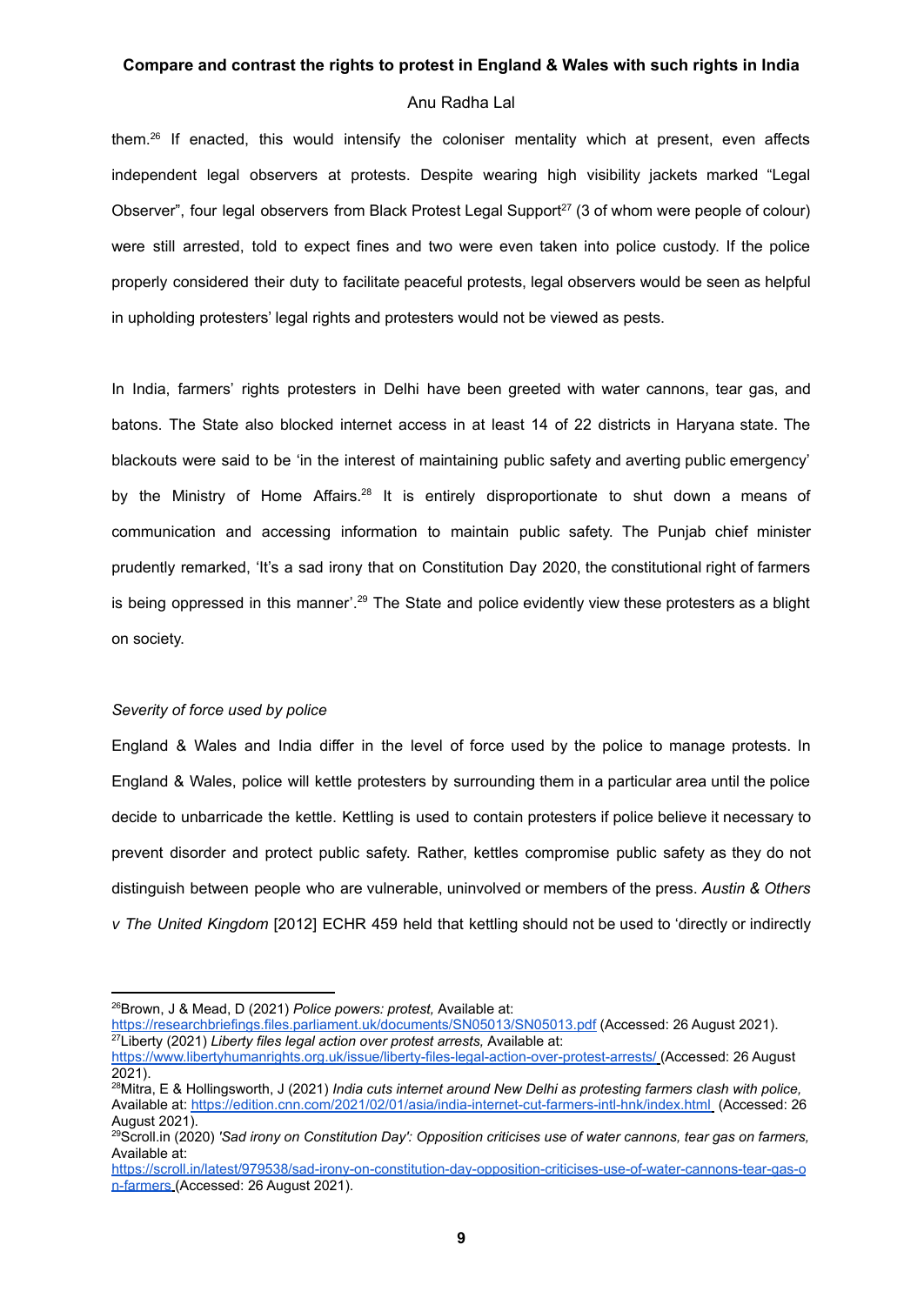# Anu Radha Lal

stifle or discourage protest'.<sup>30</sup> It is hard to imagine how a six-hour police kettle at a recent BLM protest where 'women were going to the toilet in the corner, and [other] women were forming a protective cover to give them some privacy' does not discourage protest.<sup>31</sup> The hope is that the lawfulness of this kettle is challenged - but it might not be and the police would not be held accountable.

In stark contrast, the policing of protests in India involves deadly force. Human Rights Watch condemned the unnecessary lethal force used by police in India to dispel protests against the Citizenship (Amendment) Act passed in December 2019. These protests killed at least 25 people in the Uttar Pradesh state, including an 8-year-old boy.<sup>32</sup> Uttar Pradesh police claim that people died from locally made weapons and crossfire among protesters. While they maintained that police only fired rubber bullets and teargas shells, video footage later showed a police officer firing his revolver toward protesters. This should never be a State response. India at the very least ought to comply with the United Nations Basic Principles on the Use of Force and Firearms by Law Enforcement Officials.<sup>33</sup> It is undeniable that protesting in India carries a far greater risk to life than in England & Wales.

# *Directive #3 - Fight against injustice*

Sikh history demonstrates that injustice must be confronted, irrespective of the consequences. Moreover, Bhagat Kabir strongly condemns tyranny and the use of force: 'Whosoever wrongs another by force, he has to answer for it before his God, and be struck in the face'.<sup>34</sup> Also, the fifth Guru writes 'Whoever over the humble and the meek vows to tyrannize, the Supreme Lord in flames burns him.' 35 It is clear then, that vital to Sikh jurisprudence is the fight against injustice. In practice, the role of the courts must be reaffirmed as an independent arbiter of police and State actions. It may be impossible

<sup>35</sup>Adi Granth, 199

*<sup>30</sup>Austin and another v Commissioner of Police of the Metropolis* [2007] EWCA Civ 989

<sup>31</sup>Andersson, J (2020) BLM protests: London demonstrators 'were kettled, photographed and had names taken by police', Available at:

https://inews.co.uk/news/black-lives-matter-protesters-kettled-photographed-and-names-taken-by-police-440373 (Accessed: 26 August 2021).

 $32$  The Wire, These Are the 25 People Killed During Anti-Citizenship Amendment Act Protests. Available at: <https://thewire.in/rights/anti-caa-protest-deaths> (Accessed 11 September 2021).

<sup>33</sup>Human Rights Watch (2019) *India: Deadly force used against protesters,* Available at:

<sup>34</sup>Singh, K (2021) *Political philosophy of the Sikh Gurus: Concept of Justice,* Available at: <https://www.hrw.org/news/2019/12/23/india-deadly-force-used-against-protesters> (Accessed: 26 August 2021).

<https://www.allaboutsikhs.com/sikh-literature/books-kjs/political-philosophy-of-the-sikh-gurus-concept-of-justice/> (Accessed: 26 August 2021).